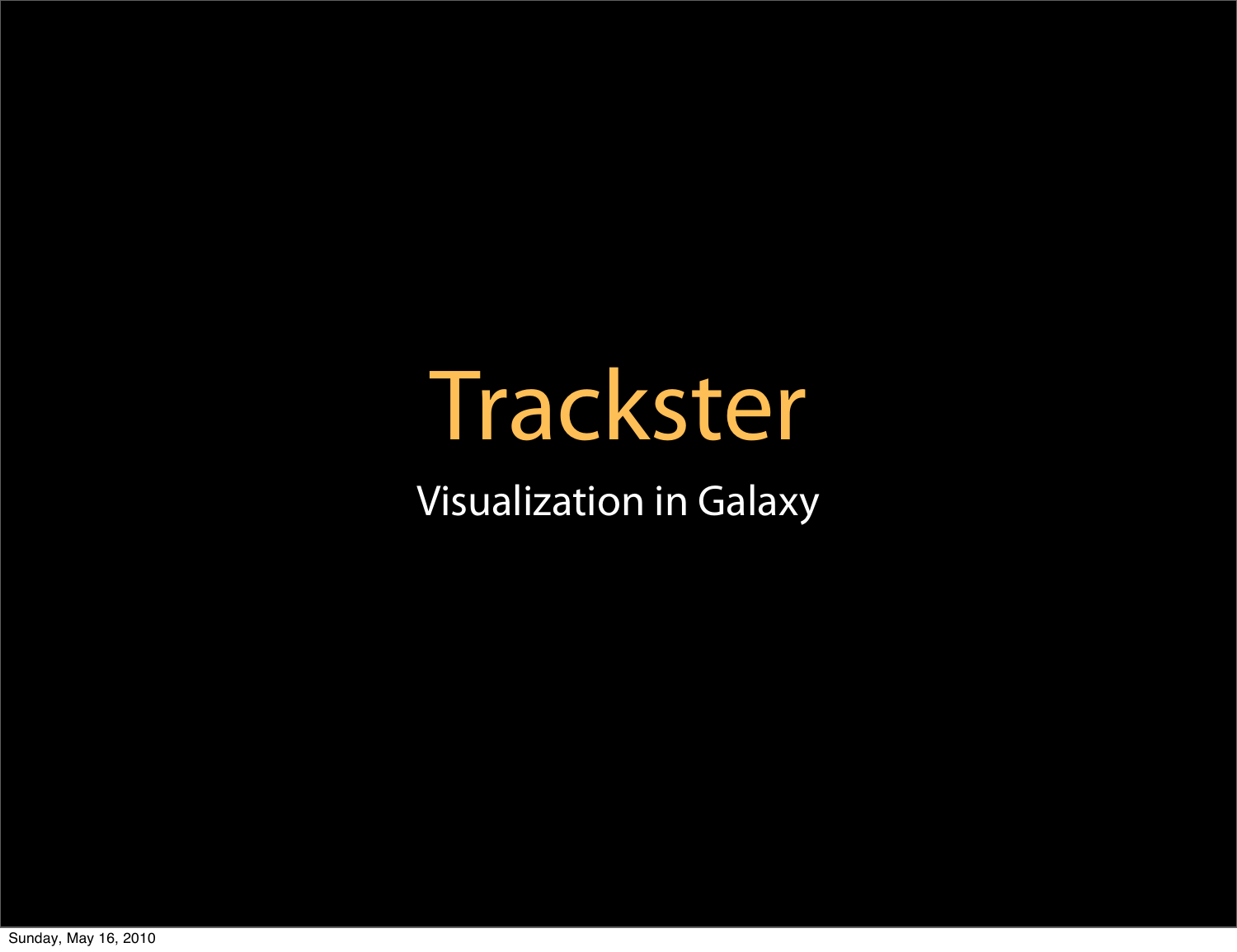### What is trackster?

- Track/data viewer in web browser
	- View your data from within Galaxy
	- No file transfers to third party
	- Use it locally, even without internet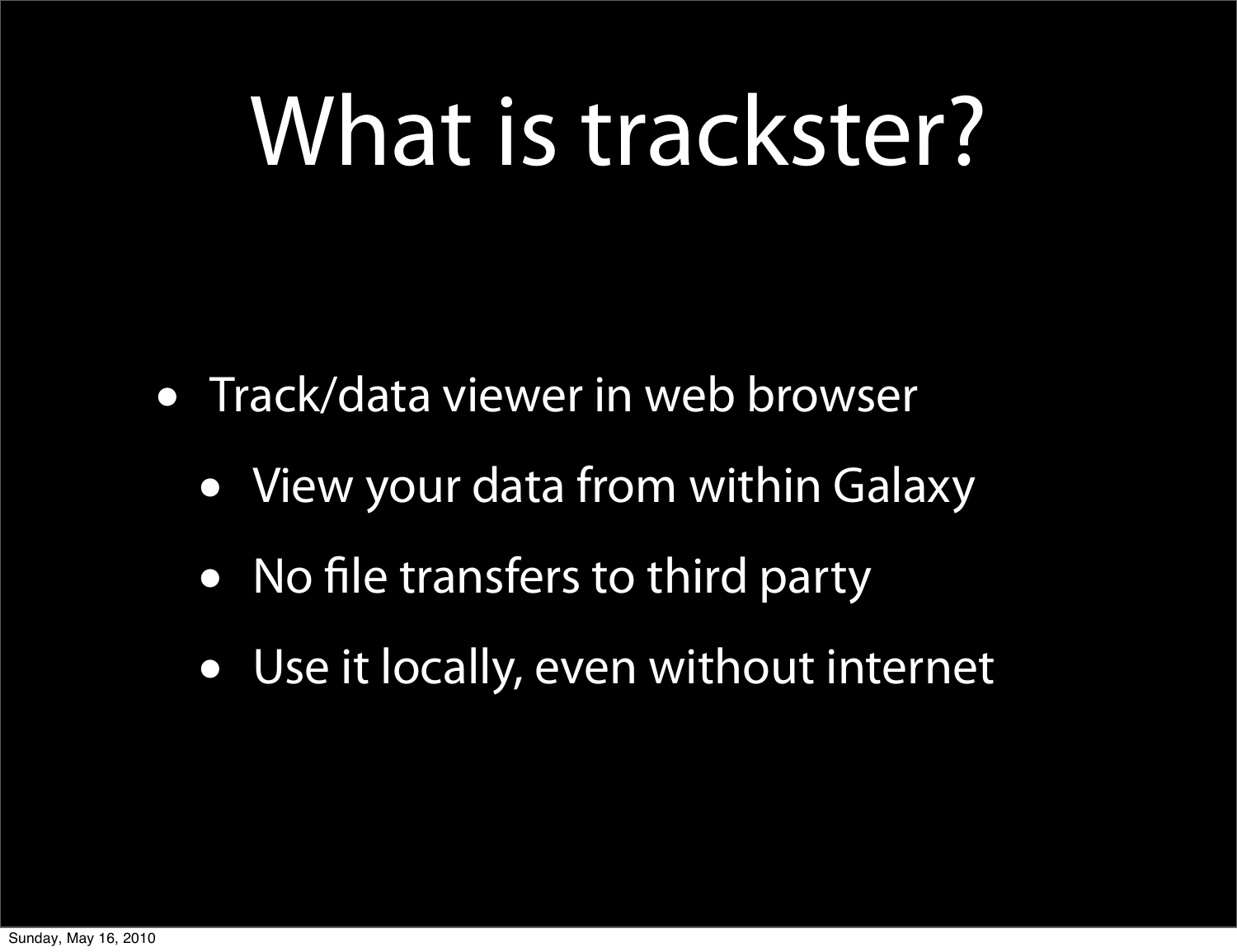## Why trackster?

- Fast, responsive, interactive UI
	- Renders in browser, not on server
	- Explore your data with your mouse!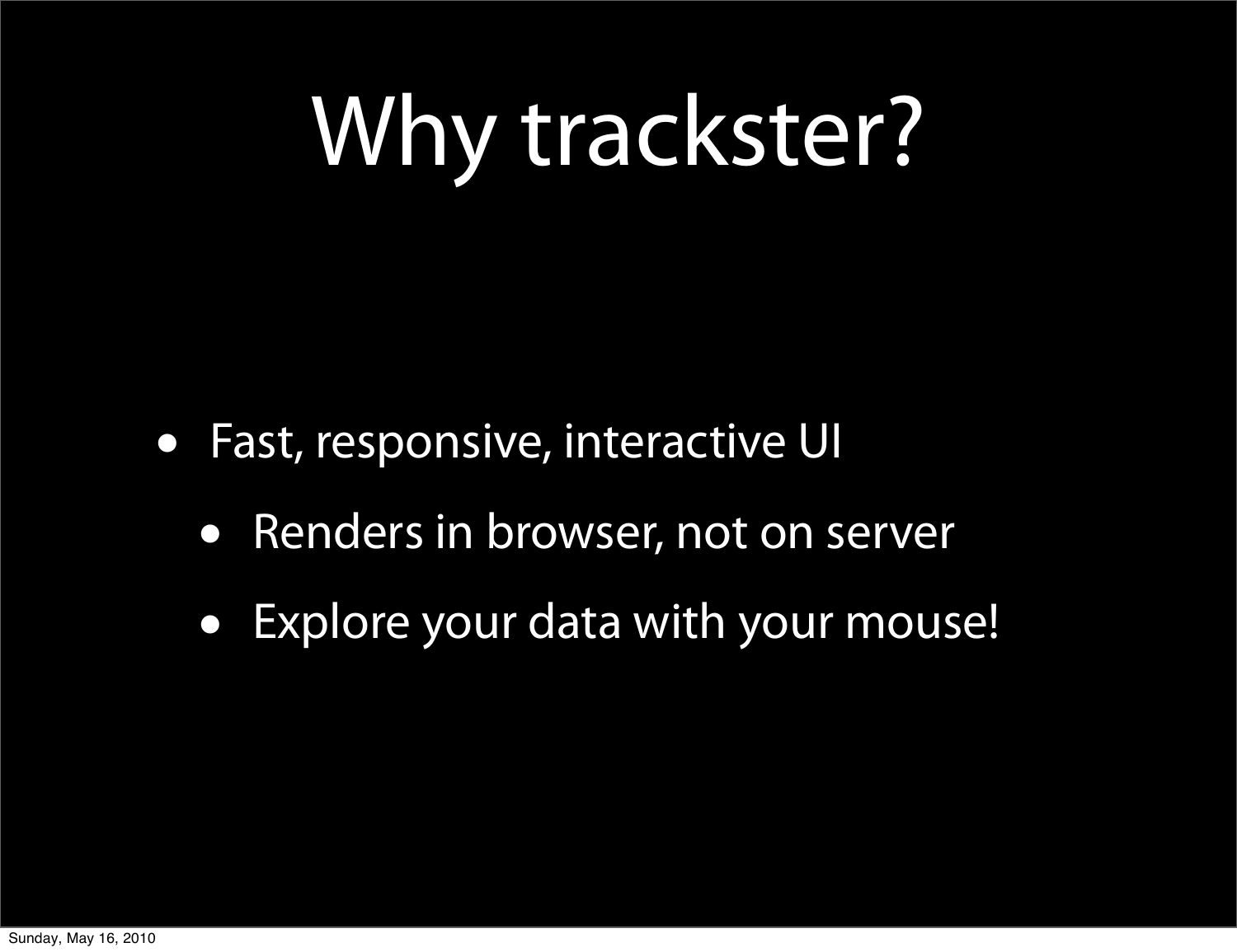### Wig, Bedgraph (Line Tracks)



Filled line graph display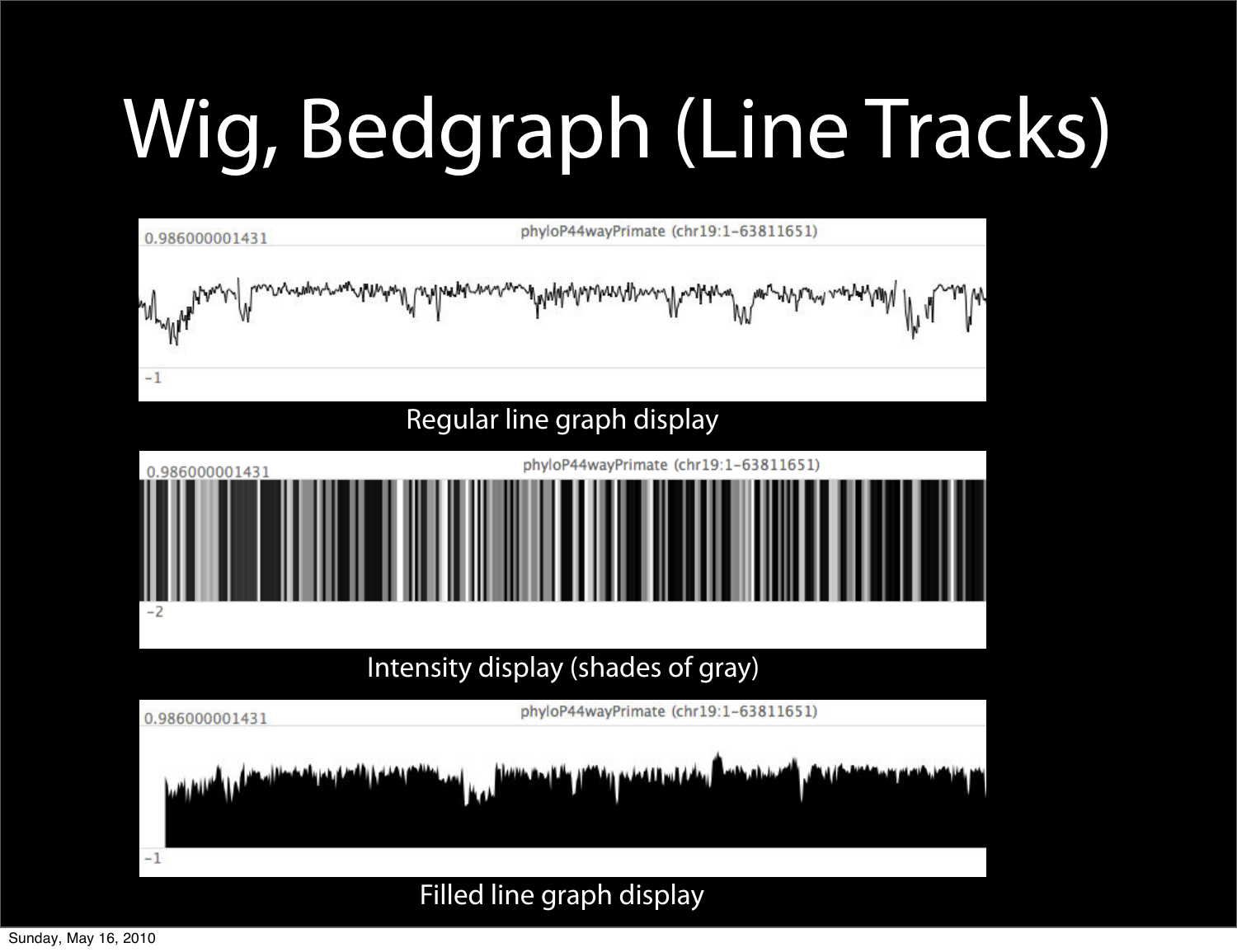## Bed (Feature Track)



Snippet of hg18 all\_mrna feature track

• 3 levels of detail: automatically adjusts based on what can fit on the screen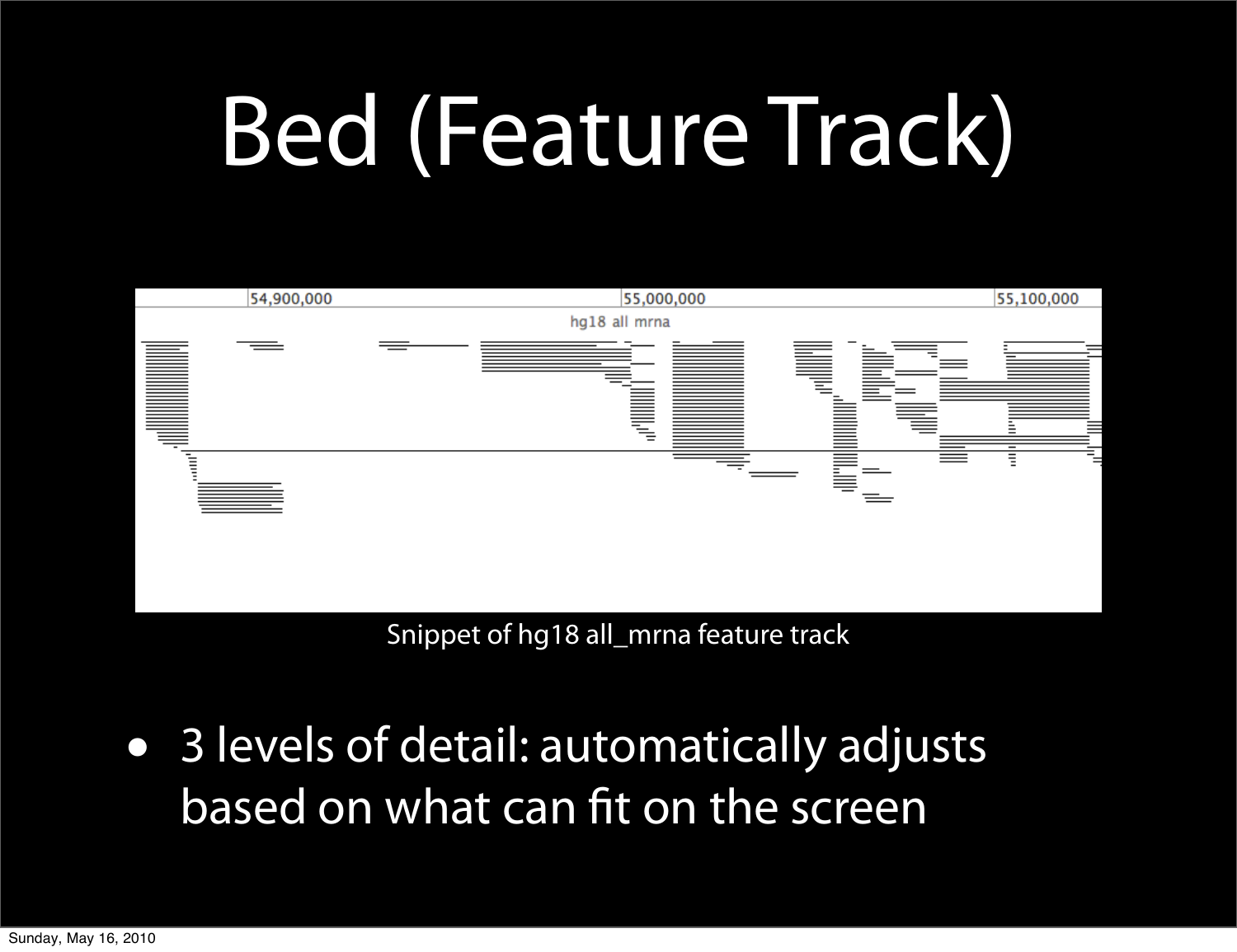

### High level density display



Feature display with labels, intron indicators, exon indicators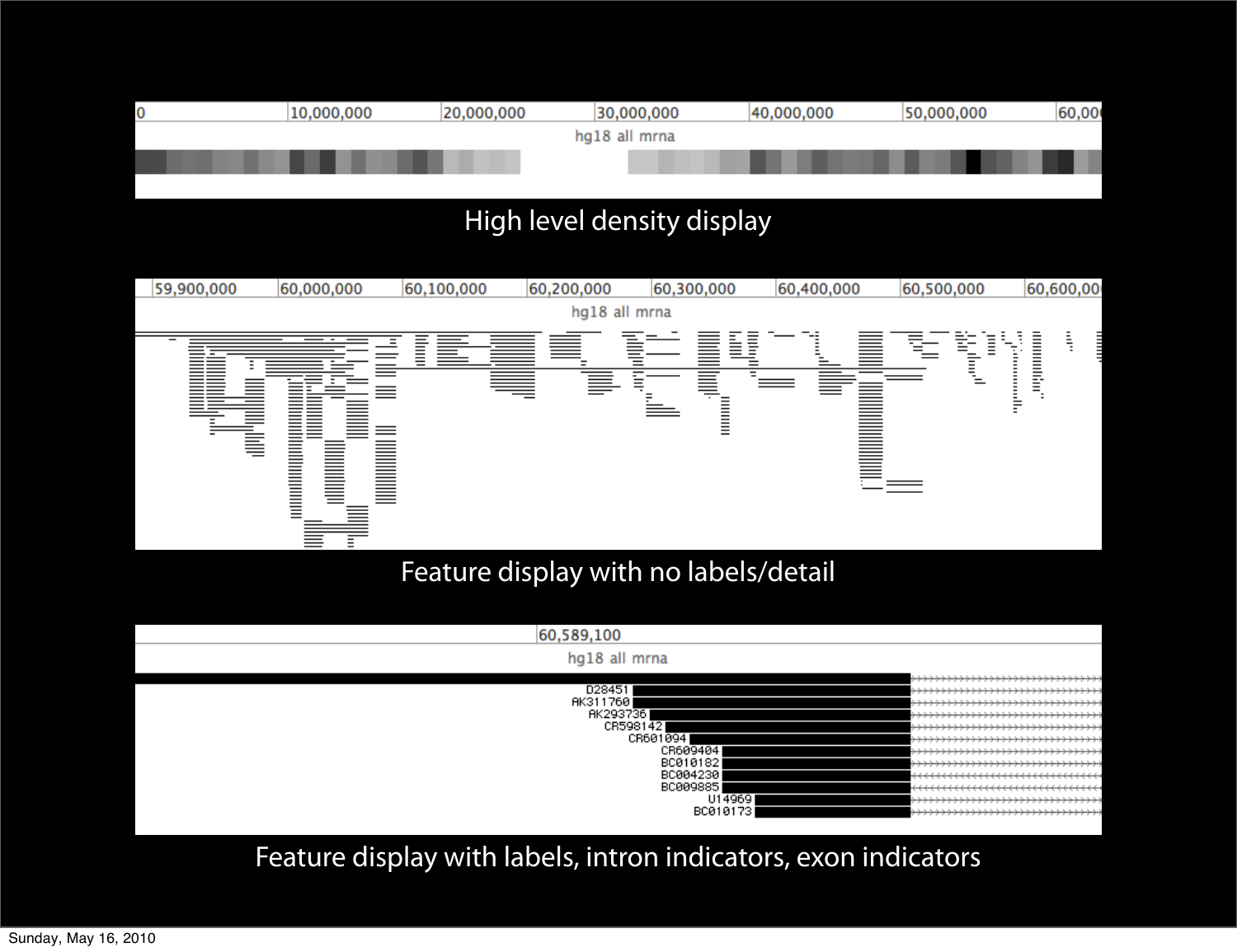## BAM (Read Track)

| 720 | 33,034,730                 | 33,034,740 | 33,034,750                          | 33,034,760                                                                 | 33,034,770                           | 33,034,780                             | 33,034,790                     |                     | 33 |
|-----|----------------------------|------------|-------------------------------------|----------------------------------------------------------------------------|--------------------------------------|----------------------------------------|--------------------------------|---------------------|----|
|     |                            |            |                                     |                                                                            | bamExample.bam                       |                                        |                                |                     |    |
|     | SRR010942.13227301 A A A C |            |                                     |                                                                            |                                      |                                        |                                |                     |    |
|     |                            |            |                                     | SRR001118.4176635W                                                         |                                      |                                        |                                |                     |    |
|     |                            |            | -XAT_0001_FC208BFAAXX:6:165:753:946 |                                                                            |                                      |                                        |                                |                     |    |
|     |                            |            | L-XAF_0002_FC205Y7AAXX:5:14:399:328 |                                                                            |                                      |                                        |                                |                     |    |
|     |                            |            |                                     | -XAT_0005_FC208EJAAXX:7:196:116:860<br>-XAJ_0001_FC2044KAAXX:8:259:225:242 |                                      |                                        |                                |                     |    |
|     |                            |            |                                     | -XAR_0001_FC2056AAAXX:2:191:338:147                                        |                                      |                                        |                                |                     |    |
|     |                            |            |                                     | -XAK_0001_FC208BEAAXX:3:68:635:1080                                        |                                      |                                        |                                |                     |    |
|     |                            |            |                                     | -XAT_0001_FC202EHAAXX:6:109:533:404                                        |                                      |                                        |                                |                     |    |
|     |                            |            |                                     | SRR010937.3964167                                                          |                                      |                                        |                                |                     |    |
|     |                            |            |                                     |                                                                            | -XAE_0002_FC205W7AAXX:1:244:764:145∥ |                                        |                                |                     |    |
|     |                            |            |                                     |                                                                            | L-XAT_0001_FC202EHAAXX:7:184:47:447  |                                        |                                |                     |    |
|     |                            |            |                                     |                                                                            | L-XAN_0002_FC20B2VAAXX:1:73:772:677  |                                        |                                |                     |    |
|     |                            |            |                                     |                                                                            |                                      | L-XAR_0001_FC2056AAAXX:6:283:740:59    |                                |                     |    |
|     |                            |            |                                     |                                                                            |                                      | -XAT_0005_FC208EJAAXX:1:160:174:244    |                                |                     |    |
|     |                            |            |                                     |                                                                            |                                      | SRR001753.4142533                      |                                |                     |    |
|     |                            |            |                                     |                                                                            |                                      | SRR005496.1031736                      |                                |                     |    |
|     |                            |            |                                     |                                                                            |                                      |                                        |                                | SRR001751.978242    |    |
|     |                            |            |                                     |                                                                            |                                      |                                        | -XAQ_0002_FC2039NAAXX:5:158:62 | SRR010937.32        |    |
|     |                            |            |                                     |                                                                            |                                      |                                        | L-XAT_0005_FC208EJAAXX:2:      |                     |    |
|     |                            |            |                                     |                                                                            |                                      |                                        | -XAJ_0001_FC2044KAAXX:8:2      |                     |    |
|     |                            |            |                                     |                                                                            |                                      |                                        | -XAE_0002_FC205W7AAXX:2        |                     |    |
|     |                            |            |                                     |                                                                            |                                      |                                        |                                | L-XAT_0005_FC208EJA |    |
|     |                            |            |                                     | SRR003082.4629672 A                                                        |                                      |                                        |                                |                     |    |
|     |                            |            |                                     |                                                                            |                                      |                                        |                                |                     |    |
|     |                            |            |                                     |                                                                            |                                      | AJ_0001_FC20CMCAAXX:3:171:655:253 GACC |                                |                     |    |
|     |                            |            |                                     |                                                                            |                                      |                                        |                                |                     |    |
|     |                            |            |                                     |                                                                            |                                      |                                        |                                |                     |    |
|     |                            |            |                                     |                                                                            |                                      |                                        |                                |                     |    |
|     |                            |            |                                     |                                                                            |                                      |                                        |                                |                     |    |
|     |                            |            |                                     |                                                                            |                                      |                                        |                                |                     |    |
|     |                            |            |                                     |                                                                            |                                      |                                        |                                |                     |    |

AJ\_

Detailed view of a BAM file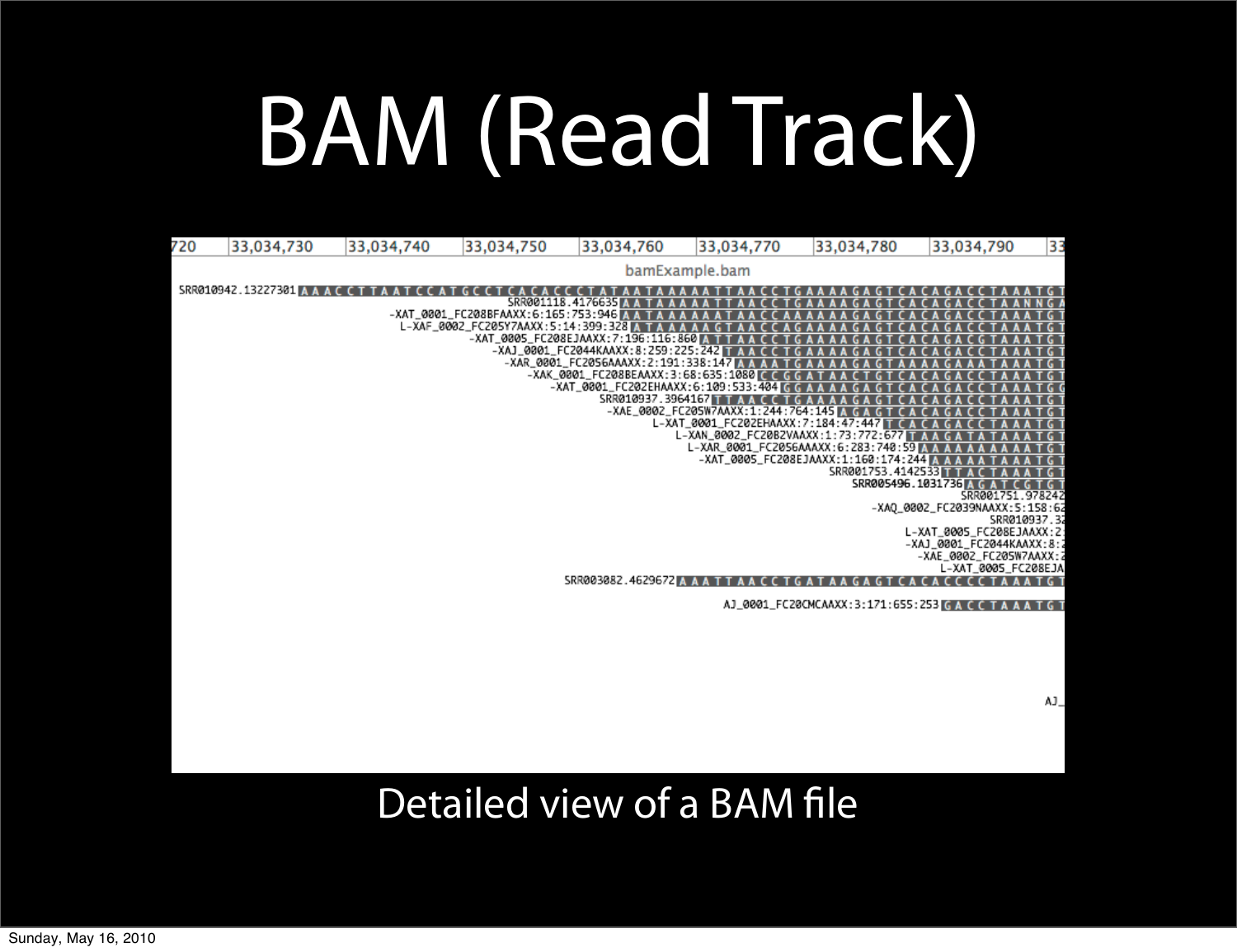

### Paired-ends display with no labels

|    | 33,031,740                  | 33,031,750                             | 33,031,760                                                    | 33,031,770                | 33,031,780                                                | 33,031,790              | 33,031,800                        | 33,03       |
|----|-----------------------------|----------------------------------------|---------------------------------------------------------------|---------------------------|-----------------------------------------------------------|-------------------------|-----------------------------------|-------------|
|    |                             |                                        |                                                               | bamExample.bam            |                                                           |                         |                                   |             |
|    |                             |                                        |                                                               |                           |                                                           |                         |                                   |             |
|    |                             | 'A C A T T I                           |                                                               |                           |                                                           |                         |                                   |             |
|    |                             |                                        |                                                               | AC C T A A A T I          |                                                           |                         |                                   |             |
|    |                             |                                        | LA A C C A A T A T I                                          |                           |                                                           |                         |                                   |             |
|    |                             |                                        |                                                               |                           |                                                           |                         |                                   |             |
|    |                             |                                        |                                                               |                           | AC CII                                                    |                         |                                   |             |
|    |                             |                                        |                                                               |                           | C C C C                                                   |                         |                                   |             |
| Я. |                             | -e                                     | AA C C A A T A I                                              |                           |                                                           |                         |                                   |             |
|    | 208BEAAXX:7:23:910:1072 D A |                                        |                                                               | <b>ACCT</b>               | ACCCCAI                                                   |                         |                                   |             |
|    | SRR001117.6801930 FTR       | 'A A C I                               |                                                               |                           | ACCCCA.                                                   | A C C A A T G G G T T I |                                   |             |
|    |                             | SRR001753.176081 C T A A A C C A A T A |                                                               |                           | ACCCCA                                                    | E A C C N N I           |                                   |             |
|    |                             |                                        | -XAH_0001_FC2037KAAXX:7:328:422:542 RT RT                     | в                         |                                                           | I G G G                 | A G G C A C T C C C C T C C       |             |
|    |                             |                                        |                                                               |                           |                                                           |                         |                                   |             |
|    |                             |                                        | FXATL0001LFC208BFAAXX:8:282:898:586∏∏R∏R∏                     |                           |                                                           |                         |                                   | AA GCA AA F |
|    |                             |                                        | -XAFL0002LFC205Y7AAXX:7:112:400:398 A T A G A C C G A A A T T |                           | A C C C C A                                               | ER C. C.<br>T 6 6 6 1   | AGGCACTCAAAGCA                    |             |
|    |                             |                                        |                                                               |                           |                                                           |                         |                                   |             |
|    |                             |                                        |                                                               | ERR001269.11128388 DETERT |                                                           |                         | C G C A C T G A A A G I           |             |
|    |                             |                                        | L-XATL0005LFC208EJAAXX:5:92:935:293 T T T T T A C C C C A     |                           |                                                           |                         | RGGCACTCAAA                       | GCAAAF      |
|    |                             |                                        |                                                               |                           | S322_0002_FC208CCRRXX:6:83:991:1993 R R C C R R T G G G T |                         | A G G C A C T C A A A G C A A A F |             |

Paired-ends display with read labels and sequence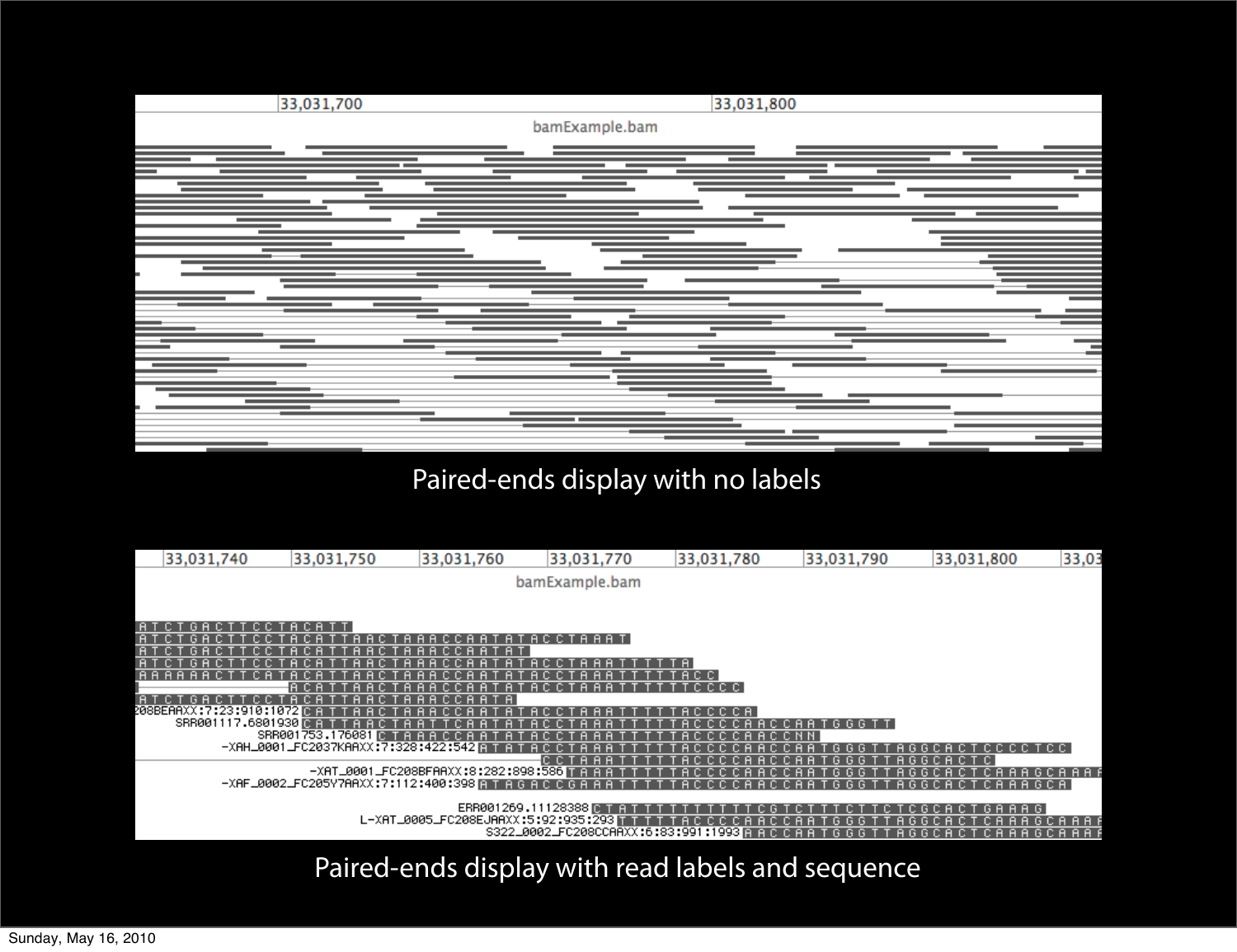| <b>Galaxy</b><br>−_        | <b>Analyze Data</b>                                                     | <b>Workflow</b> | <b>Data Libraries</b> | <b>Visualization</b> | <b>Help</b> | <b>User</b>                                                                                                                                                                    |   |
|----------------------------|-------------------------------------------------------------------------|-----------------|-----------------------|----------------------|-------------|--------------------------------------------------------------------------------------------------------------------------------------------------------------------------------|---|
|                            |                                                                         |                 |                       |                      |             | Configuration                                                                                                                                                                  |   |
|                            | hg18 all mrna<br>No data for this chrom/contig.                         |                 |                       |                      |             |                                                                                                                                                                                |   |
|                            | phyloP44wayPrimate (chr19:1-63811651)<br>No data for this chrom/contig. |                 |                       |                      | hg1<br>в    | phyloP44wayPrimate<br>(chr19:1-63811651)<br>Min value:<br>$-1$<br>Max value:<br>0.986000001431<br><b>Display mode:</b><br><b>Page</b><br>Filled<br>black<br><b>Text color:</b> | ы |
|                            |                                                                         |                 |                       |                      |             | black<br>Show summary counts                                                                                                                                                   |   |
|                            |                                                                         |                 |                       |                      | Refresh     | Save<br><b>Add Tracks</b>                                                                                                                                                      |   |
| <b>Select Chrom/Contig</b> | $\bullet$ 0                                                             |                 | : 0                   | D<br>$\mathcal{L}$   |             |                                                                                                                                                                                |   |

• Add tracks, remove tracks, reorder tracks, resize tracks, edit track settings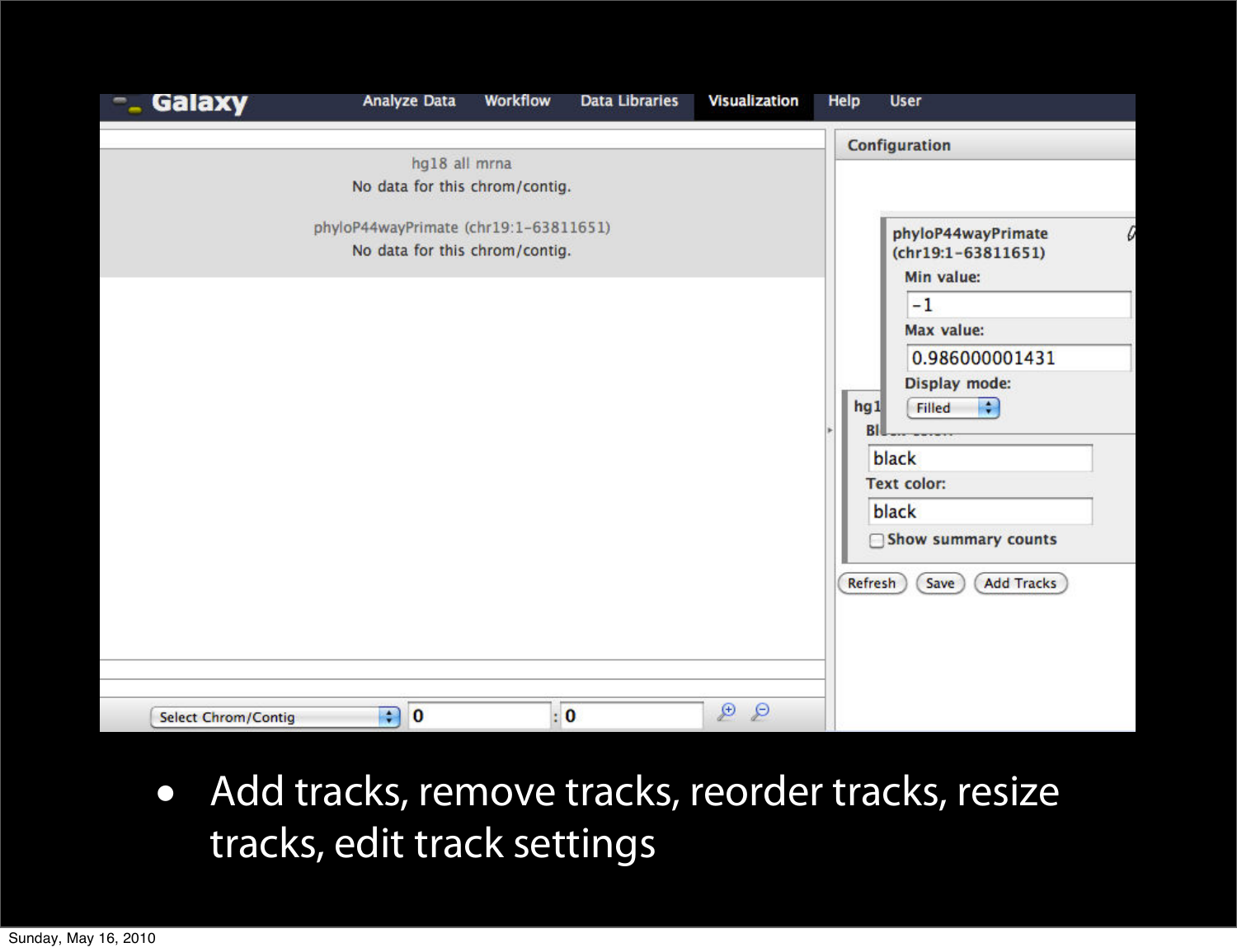## Well-Integrated

| <b>Analyze Data</b> | <b>Workflow</b>          | <b>Data Libraries</b>           | <b>Visualization</b> | <b>Help</b> | <b>User</b> |                |                                                                   |                                          |                |
|---------------------|--------------------------|---------------------------------|----------------------|-------------|-------------|----------------|-------------------------------------------------------------------|------------------------------------------|----------------|
|                     |                          |                                 |                      |             |             |                |                                                                   |                                          |                |
|                     |                          |                                 |                      |             |             |                | $1: hq18$ all mrna                                                |                                          | $\circ$ 0 $\%$ |
|                     | <b>New Track Browser</b> |                                 |                      |             |             |                | 15,905 regions, format: bed,<br>database: hg18                    |                                          |                |
|                     | <b>Browser name:</b>     |                                 |                      |             |             |                | Visualize in Trackster                                            | Human: all_mrna                          |                |
|                     | Unnamed                  |                                 |                      |             |             | eol            |                                                                   |                                          | 0 B            |
|                     |                          | Reference genome build (dbkey): |                      |             |             |                | display at UCSC main test   BX main<br>  view in <u>GeneTrack</u> |                                          |                |
|                     | hg                       |                                 |                      | ⊕           |             |                | 1. Chrom 2. Start 3. End 4. Name 56. St                           |                                          |                |
|                     |                          | Human Apr. 2003 (hg15)          |                      |             |             | chr19          | 11950                                                             | 21966 AK308635 0 -                       |                |
|                     | Human July 2003 (hg16)   |                                 |                      |             |             | ohr19          | 13111                                                             | 13426 DQ786201 0 -                       |                |
|                     |                          | Human Mar. 2006 (hg18)          |                      |             |             | chr19<br>chr19 | 13114<br>15802                                                    | 21944 AK024448 0 -<br>21944 BC067227 0 - |                |
|                     |                          | Human May 2004 (hg17)           |                      |             |             | chr19          | 19402                                                             | 20143 BC058830 0 +                       |                |
|                     |                          |                                 |                      |             |             | ohr19          | 20166                                                             | 20971 DQ786265 0 +                       |                |
|                     |                          |                                 |                      |             |             | ۰              |                                                                   |                                          | ۰              |
|                     |                          |                                 |                      |             |             |                |                                                                   |                                          |                |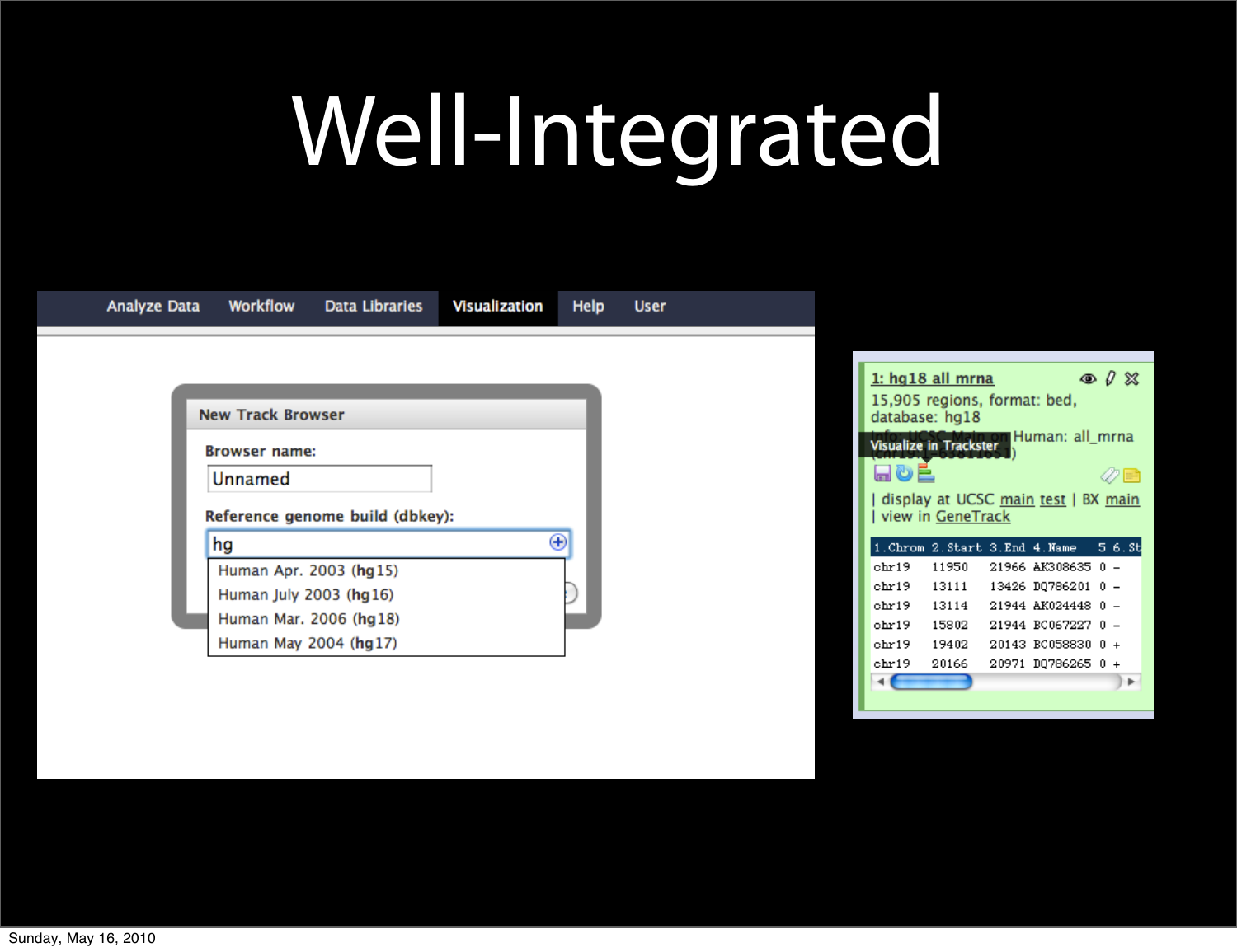## The Technology

• Front-end: HTML5 Canvas, jQuery

• Back-end: Datatype converters, data structures, data providers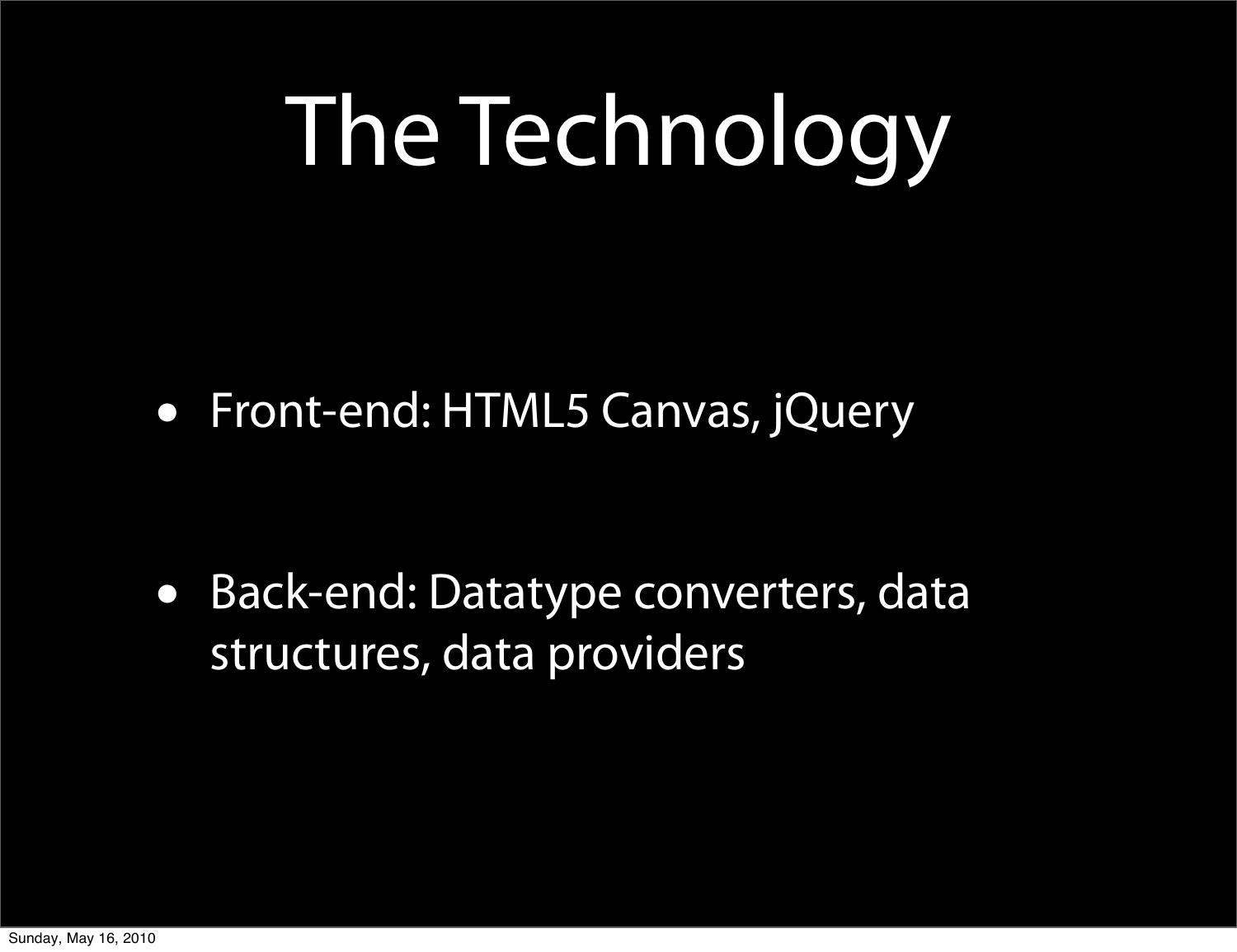### HTML5 Canvas

• Simple graphics API that lets you draw inside a <canvas></canvas> element

• Supported by all major browsers, except IE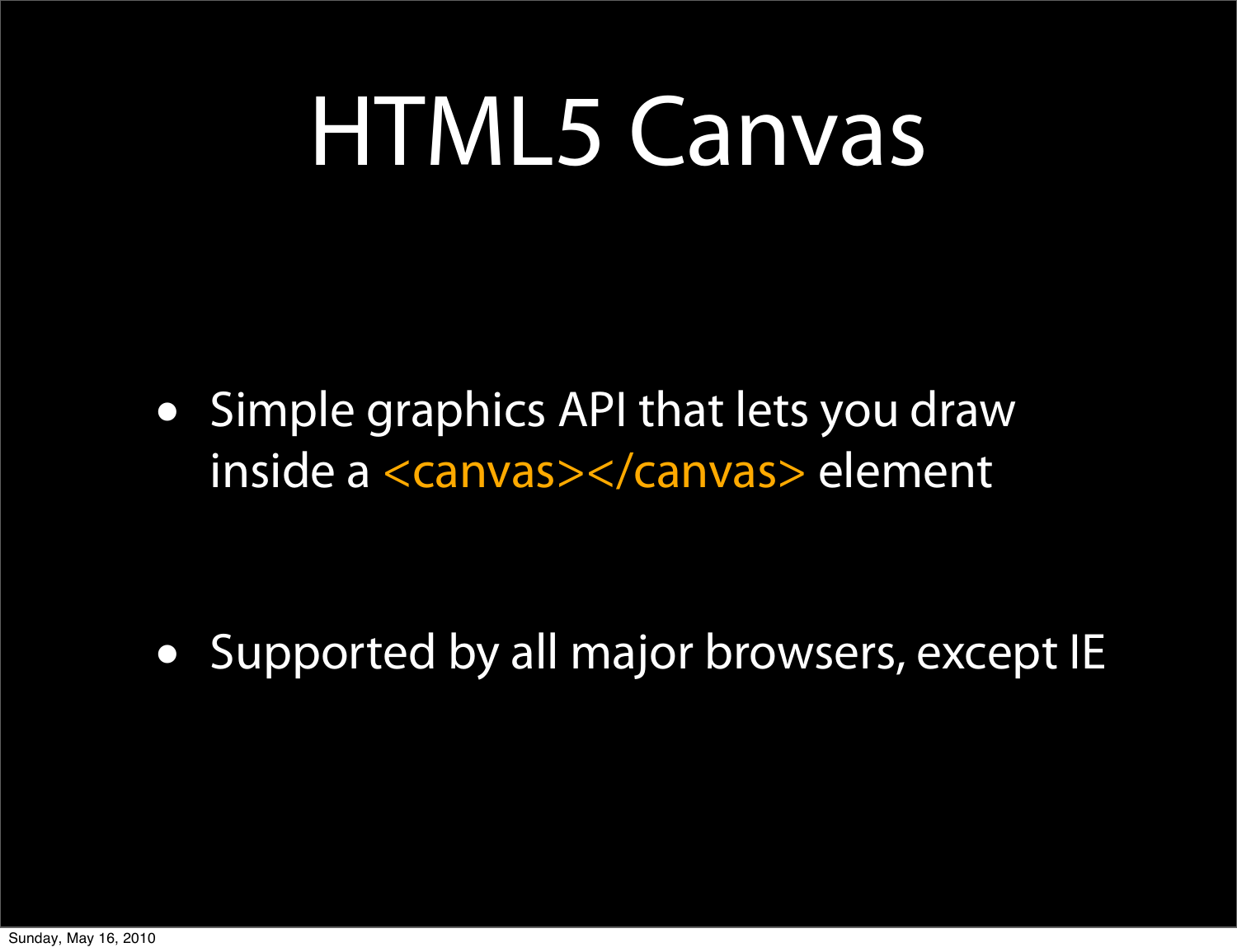```
<script type="text/javascript" charset="utf-8">
   function drawO \{var ctx = document.getElementById('canvas').getContext('2d');
       ctx.translate(75,75);
       for (var j = 0; j < 16; j++) {
           ctx.fillStyle = 'rgb('+(20*j)+','+(255-20*j)+',80)';
           ctx.rotate(Math.PI*2/(24));
           ctx.beginPath();
           ctx.arc(30,60,6,0,Math.PI*2,true);
           ctx.fill();}
       ctx. translate(-5, -25);ctx.rotate(2.1);ctx.font = "40 Myriad Pro";ctx.fillStyle = "black";ctx.fillText("Galaxy Dev 2010", 20, 30);
   Ŧ
</script>
<body onload="draw();">
   <canvas id="canvas" height="200" width="400"></canvas>
</body>
```
### Javascript code Result

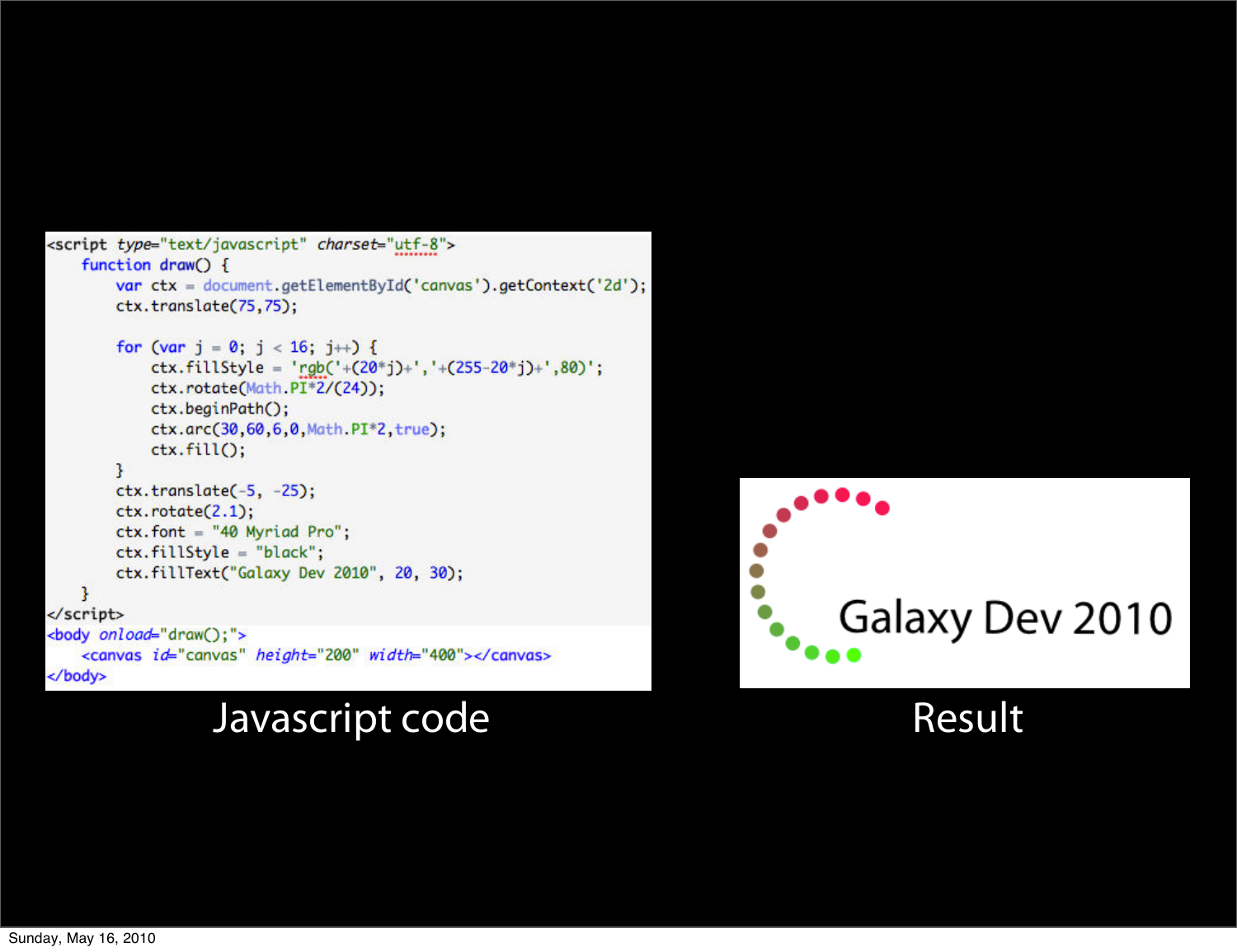

• The drawing module of trackster makes a simple AJAX call to fetch data, and gets JSON data in return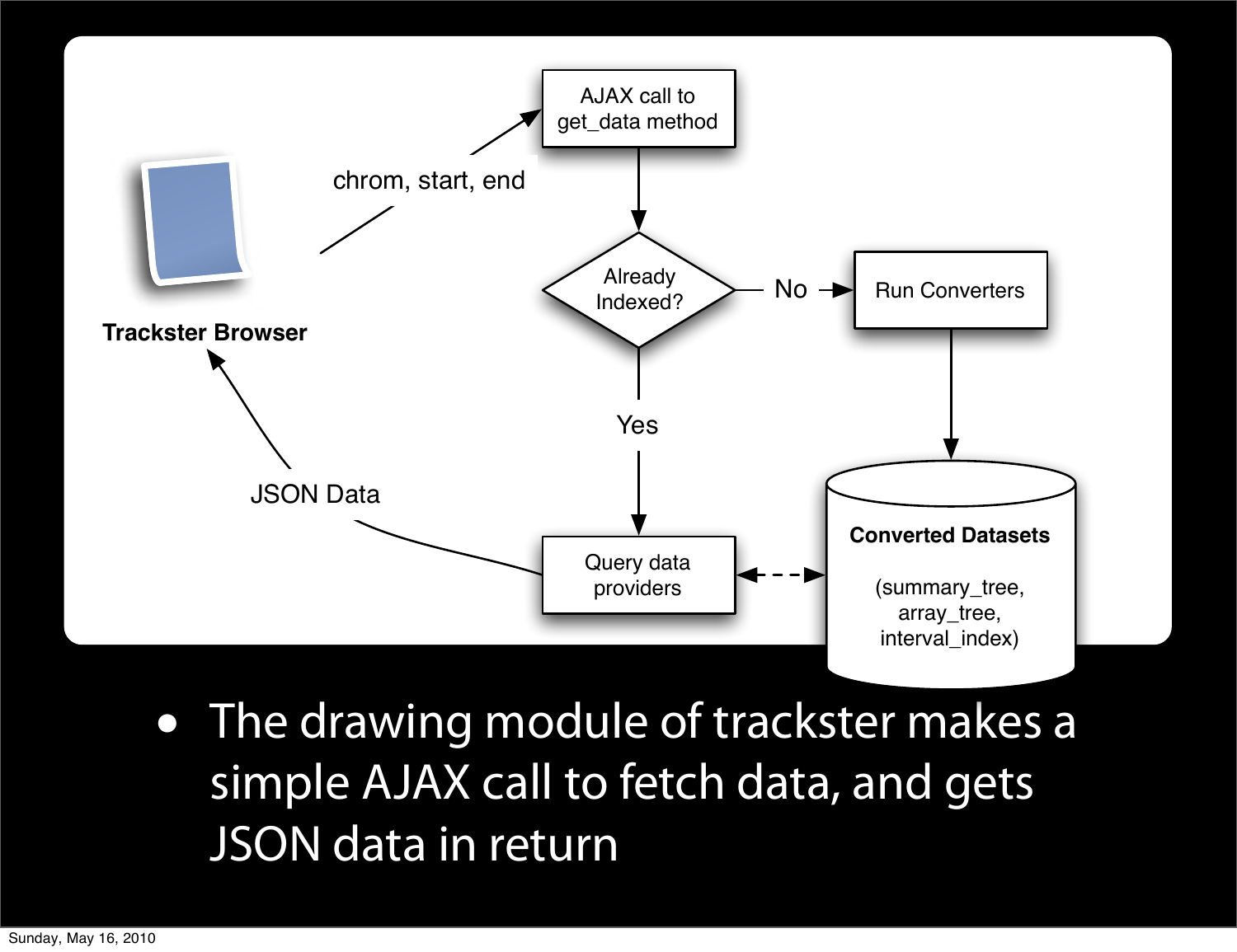### Data Structures

### **array\_tree diagram for block size = 100**

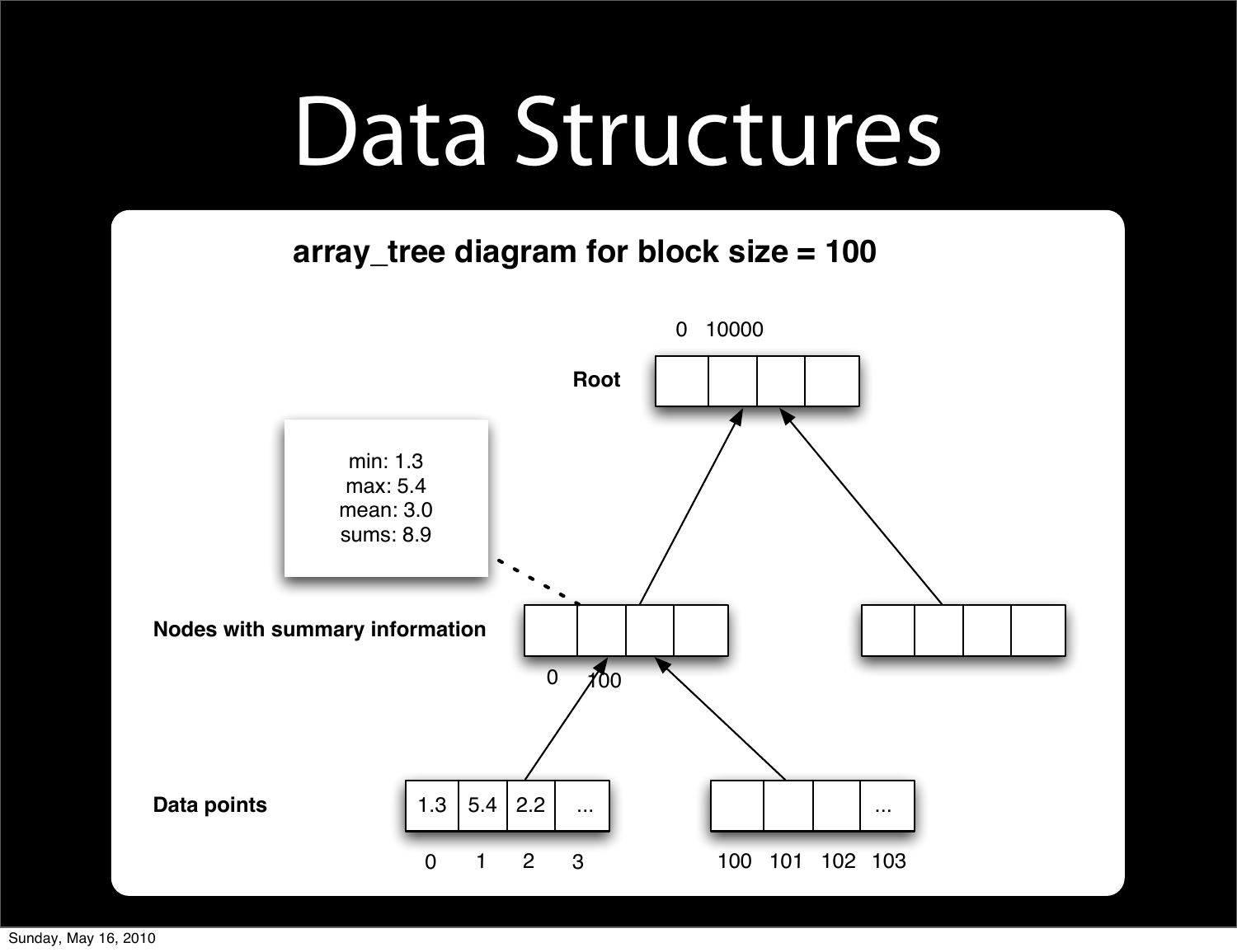### Data Structures

### • summary\_tree



**FeatureTrack / ReadTrack Decision Diagram**



Sunday, May 16, 2010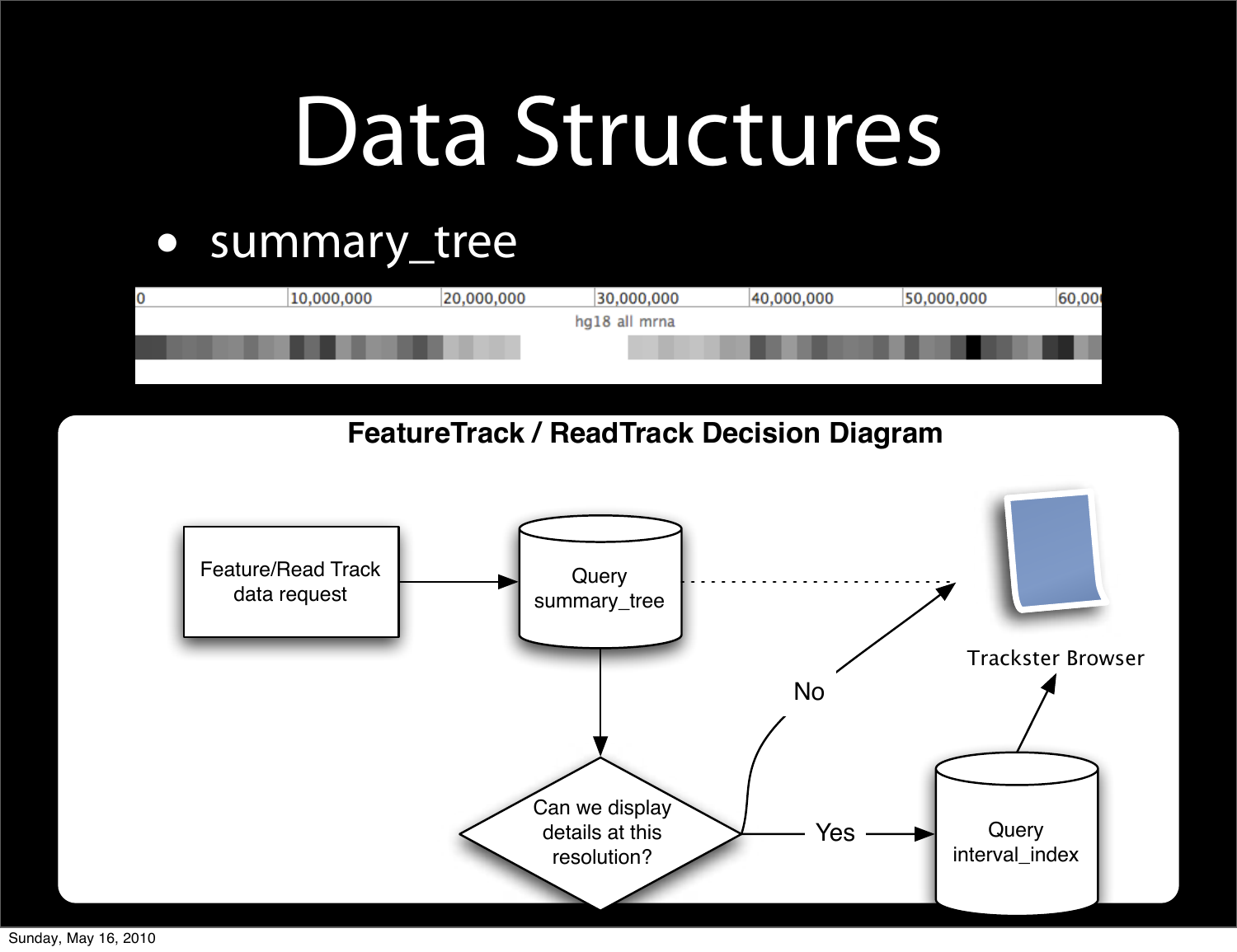### Data Structures

- interval index
	- part of bx\_python
	- fast region querying
	- used for feature and read tracks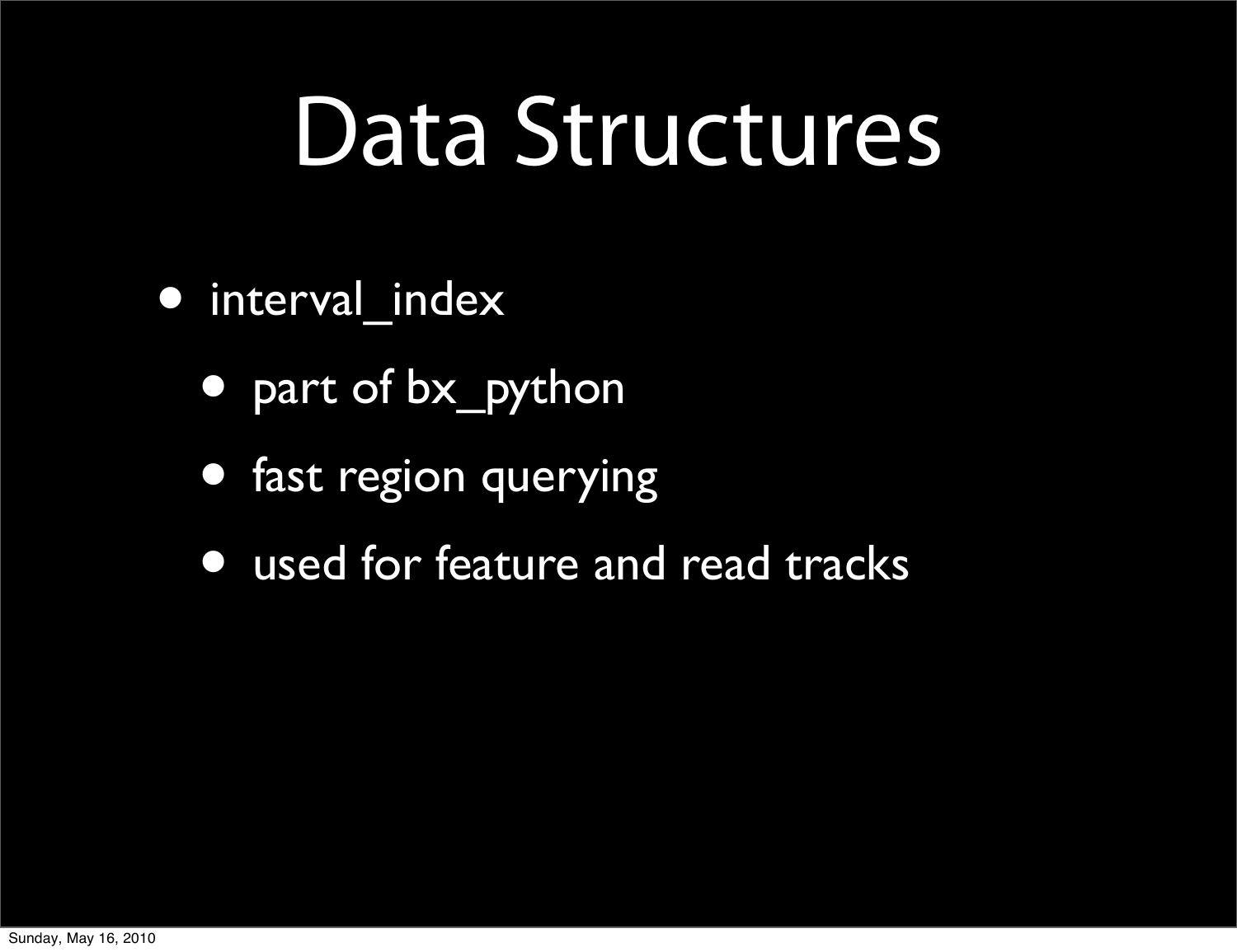```
def get_data( self, chrom, start, end, **kwargs ):
    start, end = int(start), int(end)chrom = str(chrom)source = open( self.original_dataset.file_name )
    index = Indexes( self.converted_dataset.file_name )
    results = \Boxfor start, end, offset in index.find(chrom, start, end):
        source.seek(offset)
        feature = source.readline().split()payload = [offset, start, end]if "no_detail" not in kwargs:
            length = len(feature)if length >= 4:
                payload.append(feature[3]) # name
            if length >= 6: # strand
                payload.append(feature[5])
            if length >= 8:
                payload.append(int(feature[6]))
                payload.append(int(feature[7]))
            if length >= 12:
                block_sizes = \lceil int(n) for n in feature[10].split(',') if n != '']
                block_starts = [ int(n) for n in feature[11].split(',') if n != '' ]
                blocks = zip(block_size, block_starts)payload.append( [ (start + block[1], start + block[1] + block[0]) for block in blocks] )
```
results.append(payload)

### return results

### interval\_index data provider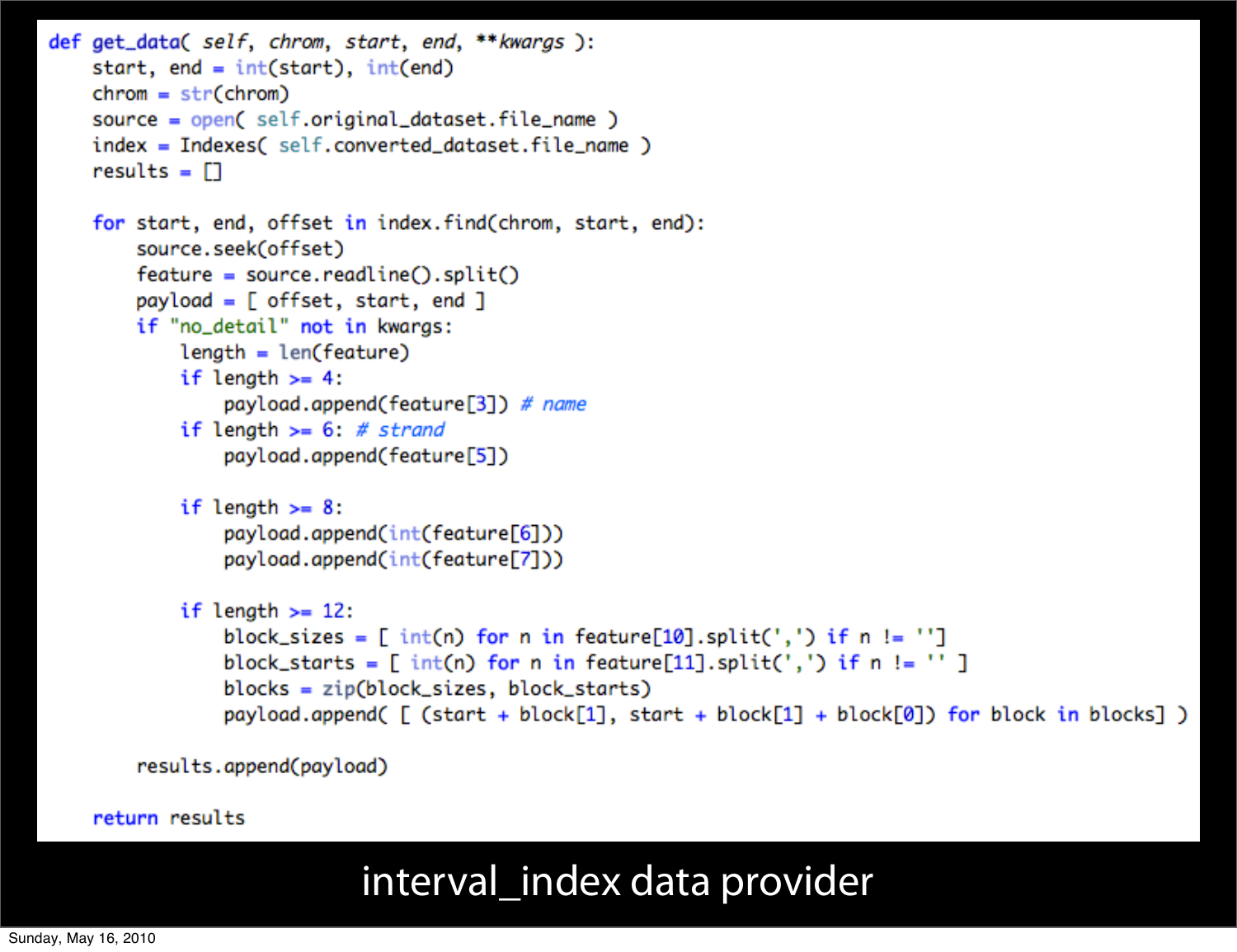# Datatype Conversion

- Automatically run converters when needed
- Converters can now depend on other converters
	- BAM <sup>→</sup> summary\_tree requires  $BAM \rightarrow BAI$  first

<datatype extension="bam" type="galaxy.datatypes.binary:Bam" mimetype="application/octet-stream" display\_in\_upload="true"> <converter file="bam\_to\_bai.xml" target\_datatype="bai"/> <converter file="bam\_to\_summary\_tree\_converter.xml" target\_datatype="summary\_tree" depends\_on="bai"/> <display file="ucsc/bam.xml" /> </datatype>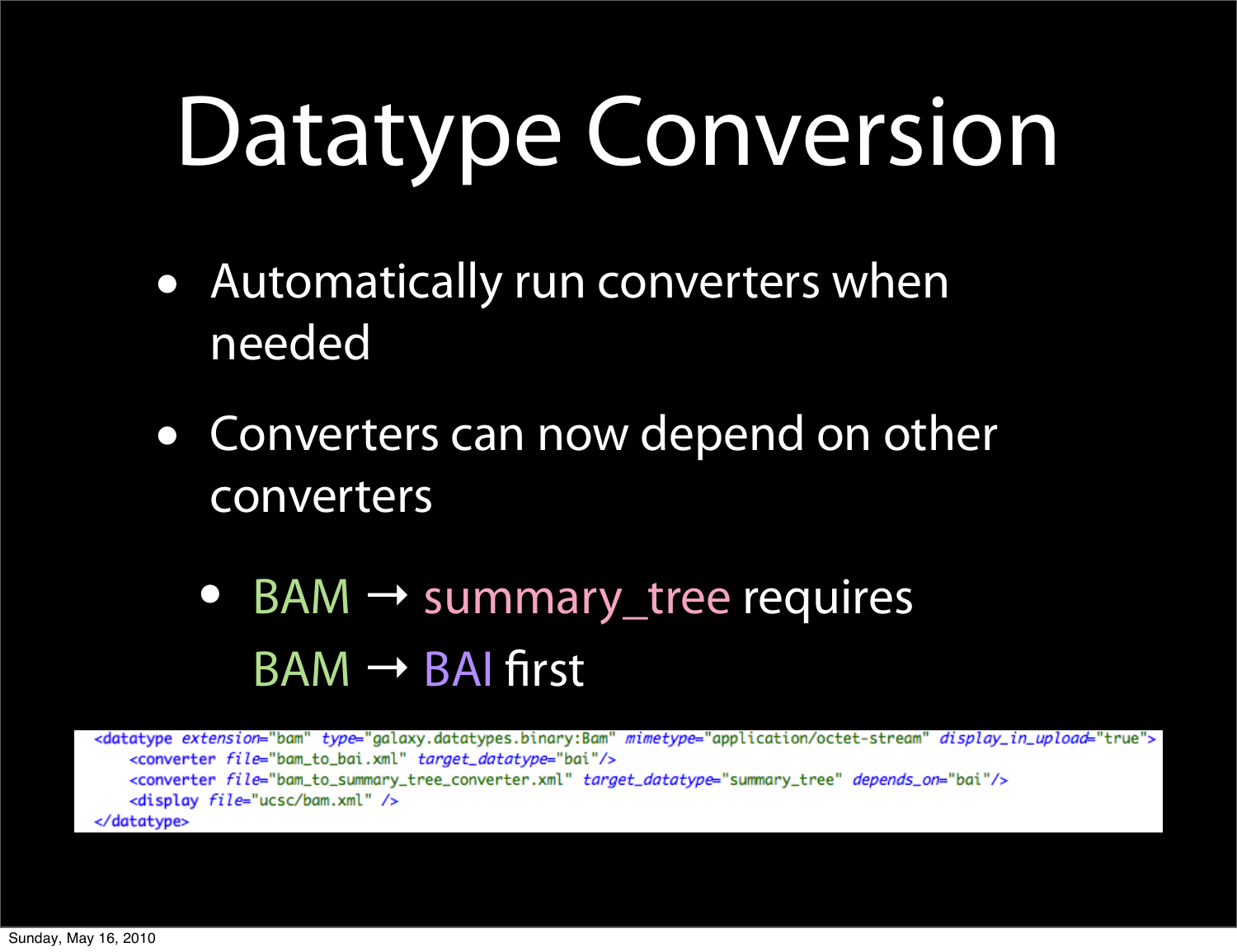## Custom Builds

- Define name, key, len info (chrom.sizes)
- Stored in the user preferences database table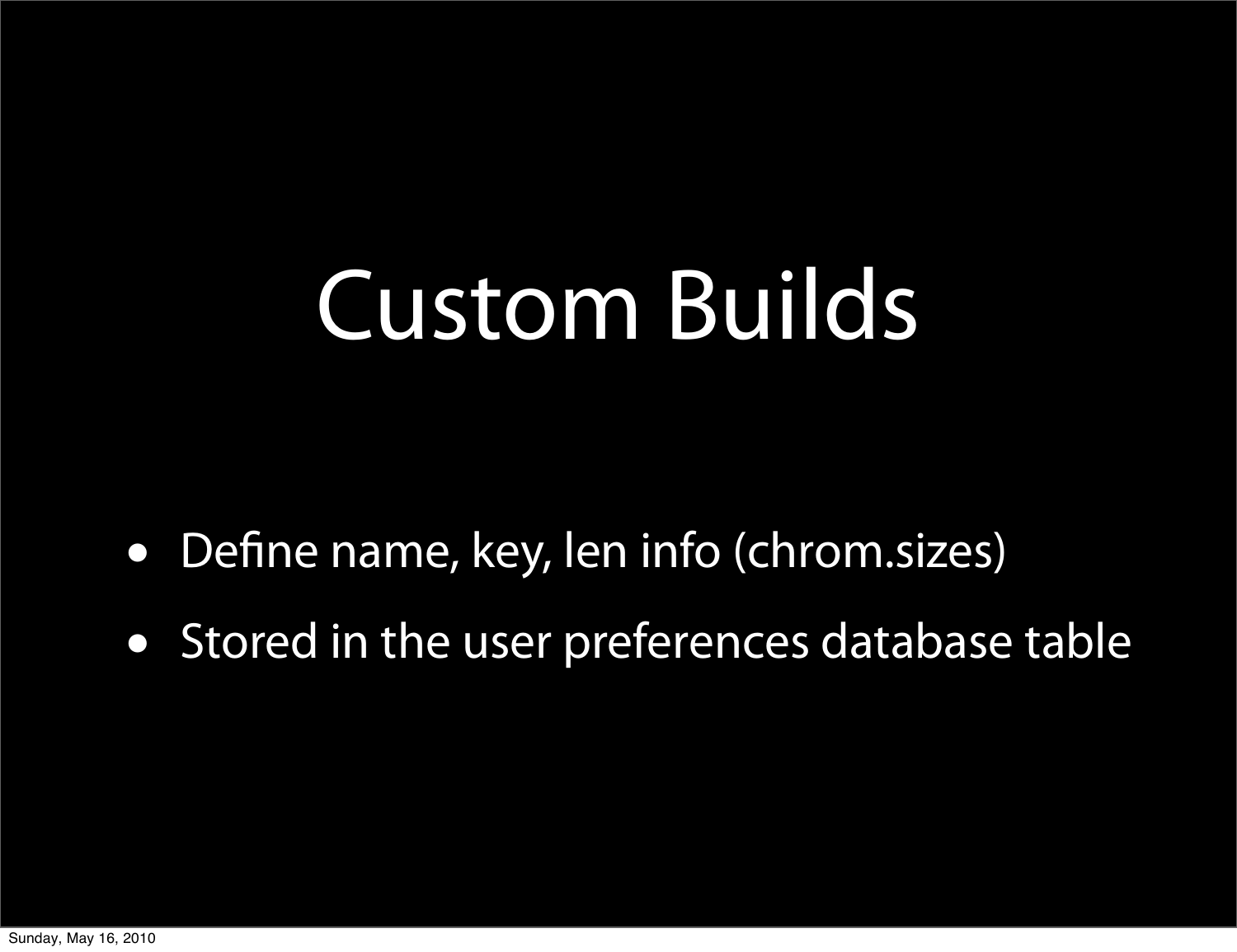

### 1. Custom Builds link under "User"

### 2. Enter your build information

### **Custom Database/Builds**

You may specify your own database/builds here.

| <b>Name</b>     | <b>Key</b>                                                                                                        | Chroms/Lengths |               |
|-----------------|-------------------------------------------------------------------------------------------------------------------|----------------|---------------|
| ant             | ant                                                                                                               | 37 entries     | <b>Delete</b> |
| Add a Build     |                                                                                                                   |                |               |
|                 | Name (eg: Human Chromosome):                                                                                      |                |               |
| Key (eg: hg18): |                                                                                                                   |                |               |
|                 | Chromosome Length file upload (.len file):<br>Choose File ) no file selected<br>Alternatively, paste length info: |                |               |
|                 |                                                                                                                   |                |               |

| <b>Edit Attributes</b> |  |  |  |
|------------------------|--|--|--|
|------------------------|--|--|--|

Name:

ant1

Info:

### **Annotation / Notes:**

None

Add an annotation or notes to a dataset; annotations are availab

### Database/Build:

| ant                                                |  |
|----------------------------------------------------|--|
| ant (ant) [Custom]                                 |  |
| Bacillus anthracis str. 'Ames Ancestor'<br>(10784) |  |
| Bacillus anthracis str. Ames<br>(baciAnth_AMES)    |  |
| Bacillus anthracis str. Sterne (10878)             |  |
| Chimp Mar. 2006 (panTro2)                          |  |
| Chimp Nov. 2003 (panTro1)                          |  |
| Chloroflexus aurantiacus J-10-fl (59)              |  |

### 3. Set your datasets to the new build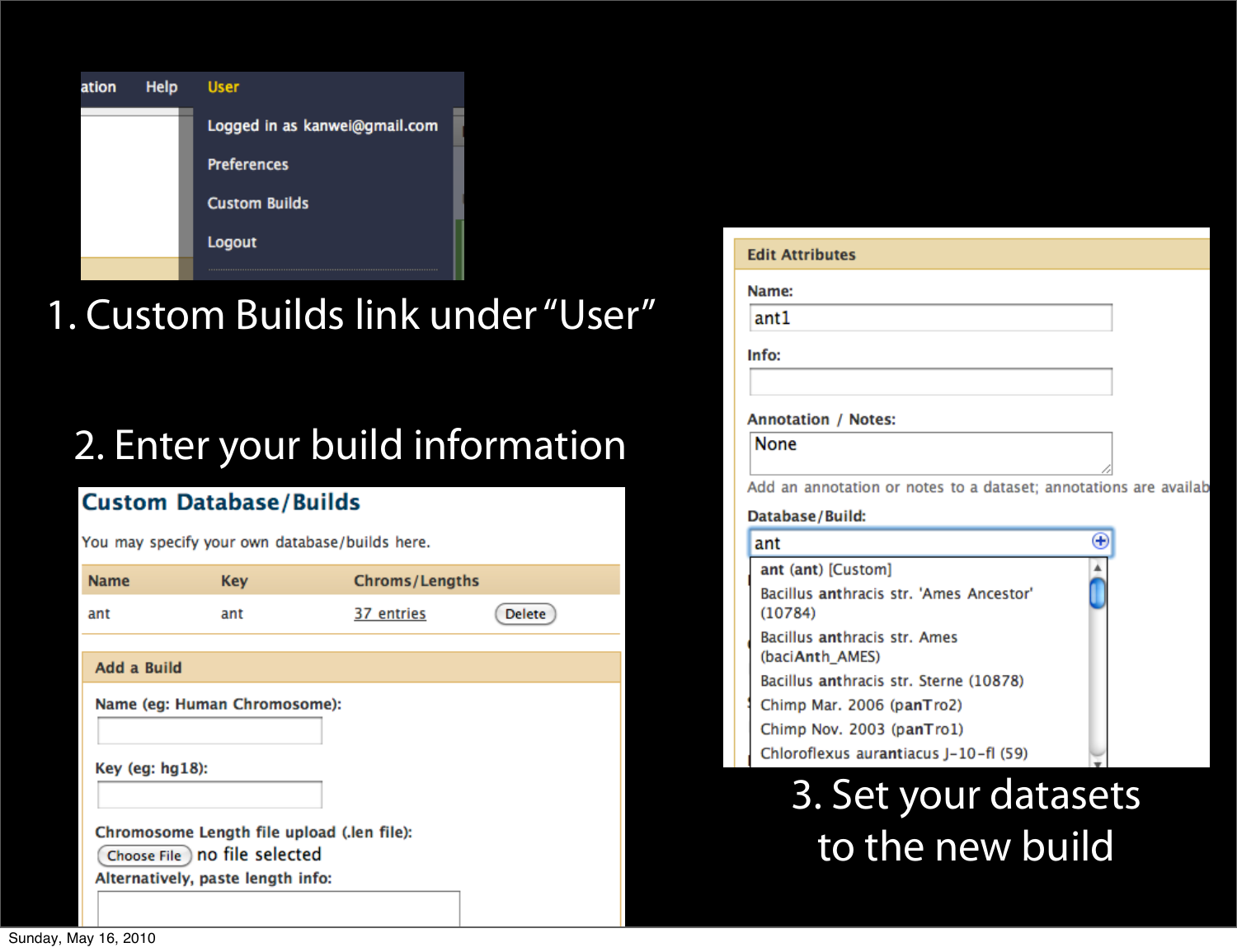# Sharing

| <b>About this Visualization</b><br>Published Visualizations   kanwei   bamExample<br><b>Galaxy Visualization ' bamExample'</b><br><b>Author</b><br>kanwei<br>33,042,000<br>33,042,100 33,042,200<br>33,041,800<br>33,041,900<br>33,042,30<br>33,041,600<br>33,041,700<br><b>Related Visualizations</b><br>all_est<br>All published visualizations<br>Published visualizations by kanwei<br>Tags<br>bamExample.bam<br>Community: none<br>Yours:<br>4 | Galaxy<br>≂ | <b>Analyze Data</b><br><b>Workflow</b> | <b>Data Libraries</b> | <b>Visualization</b><br>Admin | Help<br><b>User</b> |  |
|-----------------------------------------------------------------------------------------------------------------------------------------------------------------------------------------------------------------------------------------------------------------------------------------------------------------------------------------------------------------------------------------------------------------------------------------------------|-------------|----------------------------------------|-----------------------|-------------------------------|---------------------|--|
|                                                                                                                                                                                                                                                                                                                                                                                                                                                     |             |                                        |                       |                               |                     |  |
|                                                                                                                                                                                                                                                                                                                                                                                                                                                     |             |                                        |                       |                               |                     |  |
|                                                                                                                                                                                                                                                                                                                                                                                                                                                     |             |                                        |                       |                               |                     |  |

- Publish/share visualizations with others
- Embed in Galaxy Pages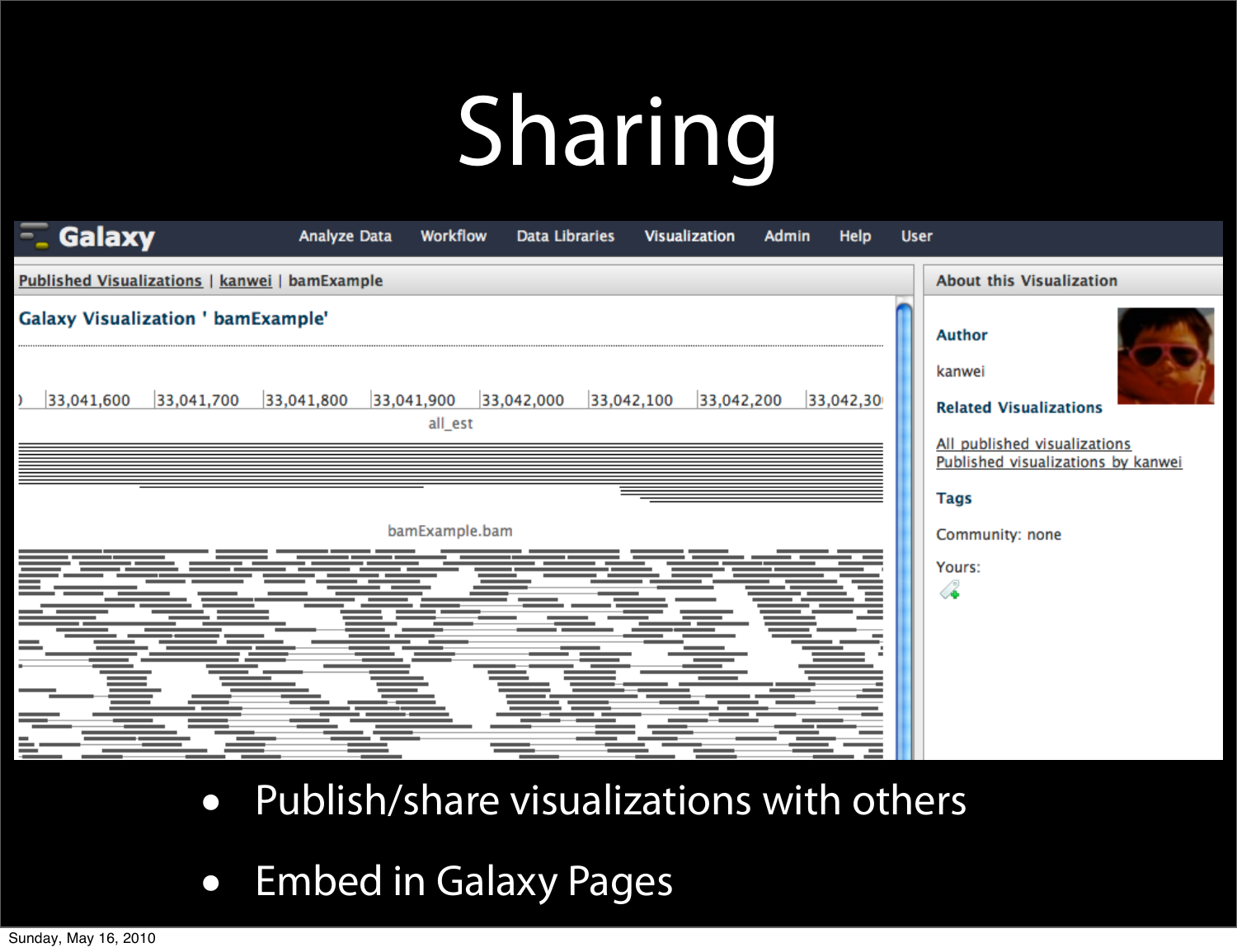## In Development

- More file formats
	- GTF, GFF
- More display modes
	- Difference mode for feature/read tracks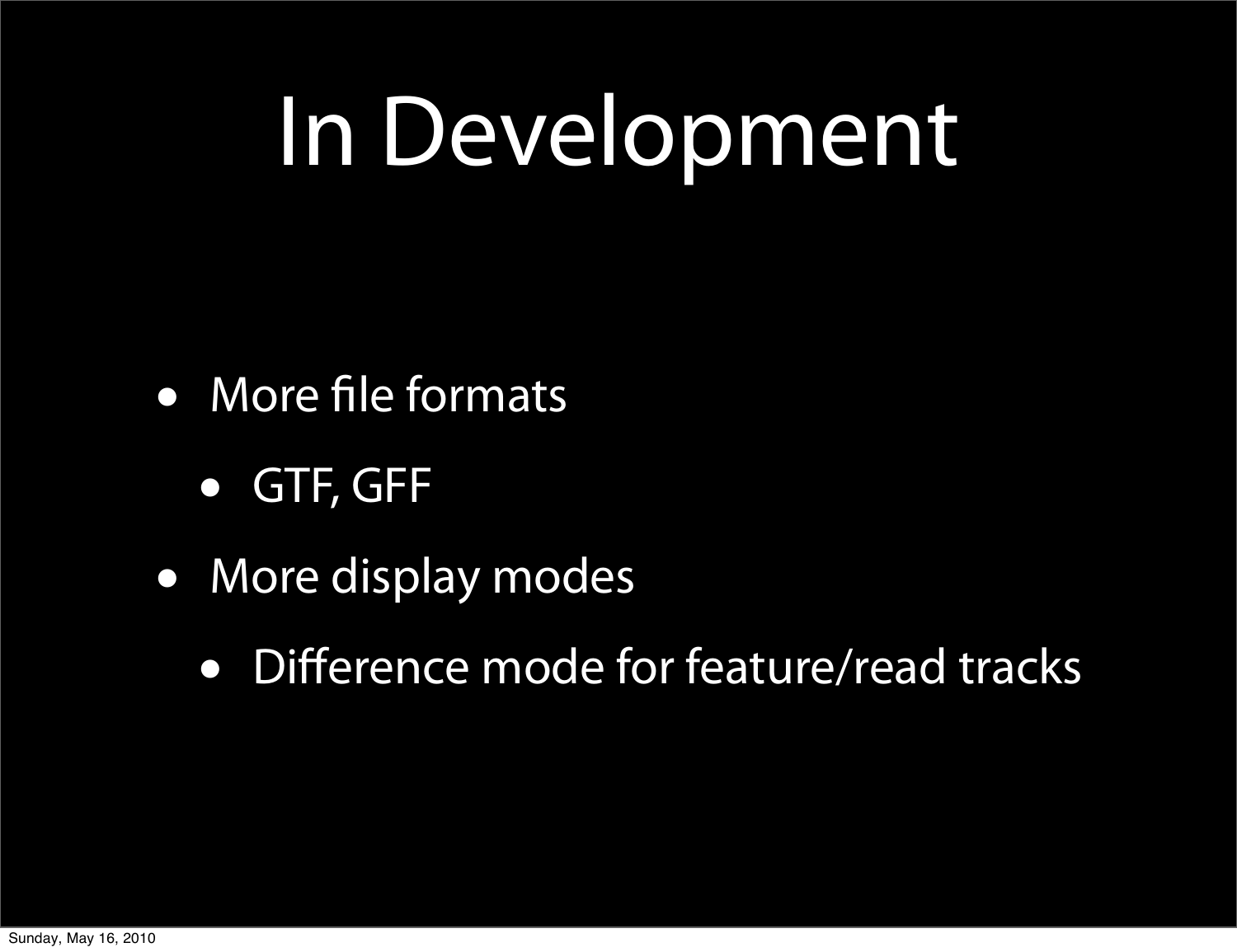## Try it

- Set "enable\_tracks = true" in universe cfg
- Check bitbucket wiki for instructions on downloading .len files for common builds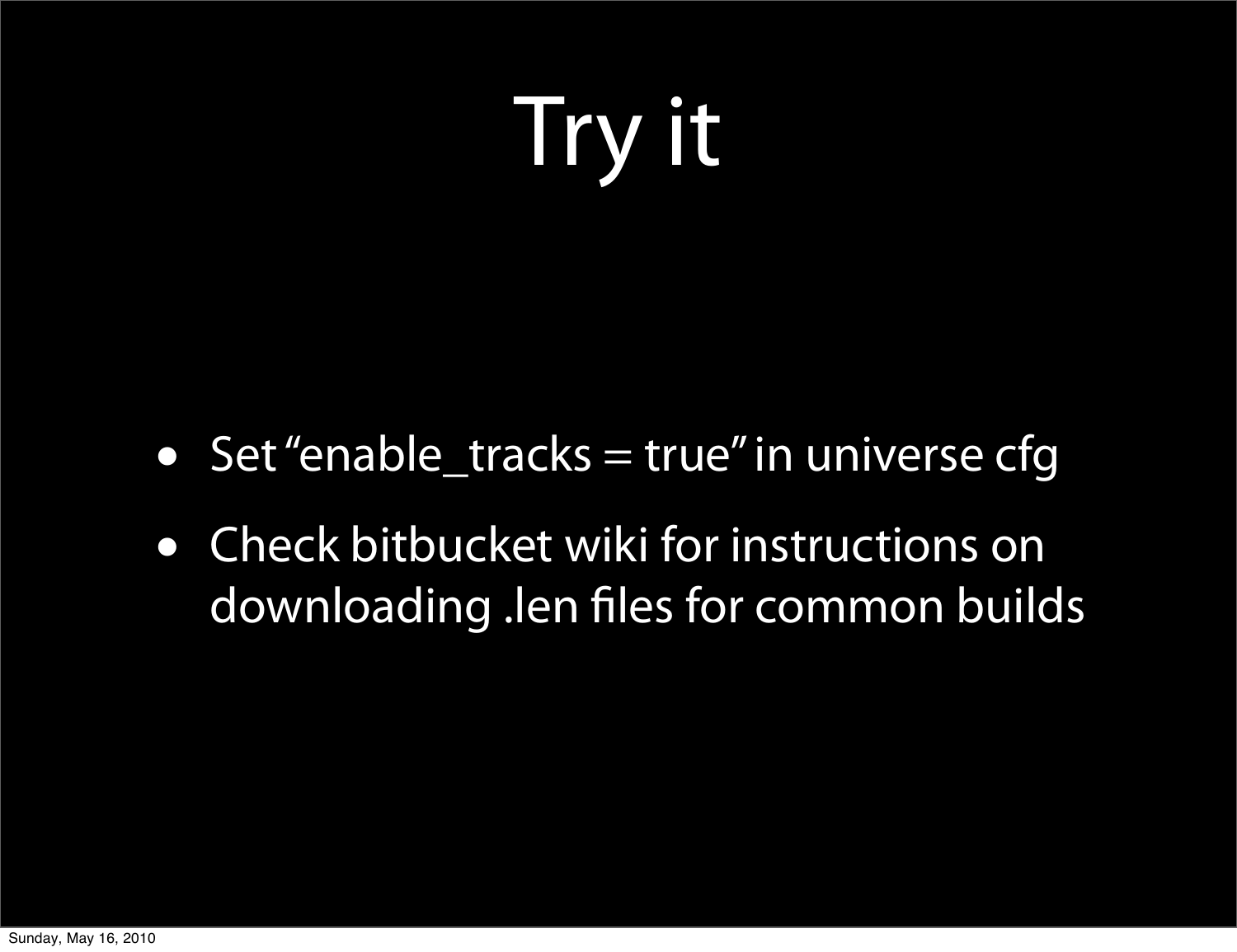### Conclusion

- trackster enables Galaxy users to analyze their data through visualization with an elegant interface
- Make and publish your own track browser for your own builds